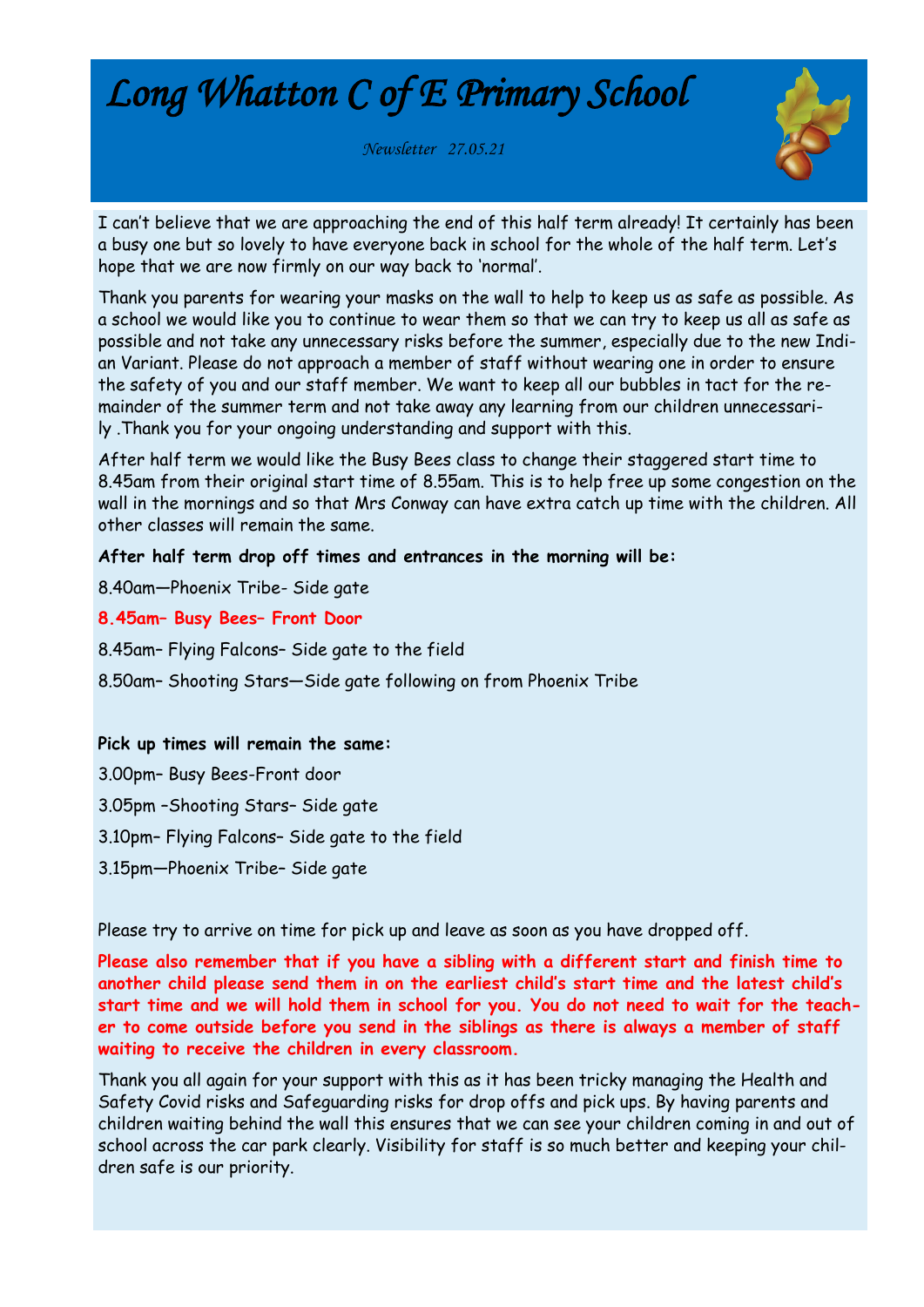# **Dates for your diaries for the summer term:**

8th June 2021- EYFS New parent information evening– 6.00pm-7.00pm

8th June 2021- PTA Meeting—8.00pm-9.00pm

14th June 2021– Individual and whole class photographs– 9.00am-12.00pm

25th June 2021– Sports day (current government guidance is that no visitors are able to come in to school to watch) We will update you if this guidance changes

1st and 2nd July 2021 Transition days– move to new classes

2nd and 3rd July 2021– Year 6 camp out 6.00pm start on the 2nd July -9.00am pick up on the 3rd July

5th July 2021– Year 6 leavers performance and awards ceremony (current government guidance is that this is to be recorded and put online) on the Google Classroom .We will update you if this guidance changes

9th July 2021– School closes for the summer holidays

Mr and Mrs Plummer would like you to meet Isla Adeline Plummer. Their baby daughter arrived on 05.02.21 at 00.55am on her due date. Both mum and baby are doing well. We would like to pass on our congratulations to them both.



The Flying Falcons class enjoyed a music session on the steel pans this half term. The music teachers who came in to teach them couldn't believe how well they could play on their first go! You an hear the beautiful sound of the pans on our twitter feed.